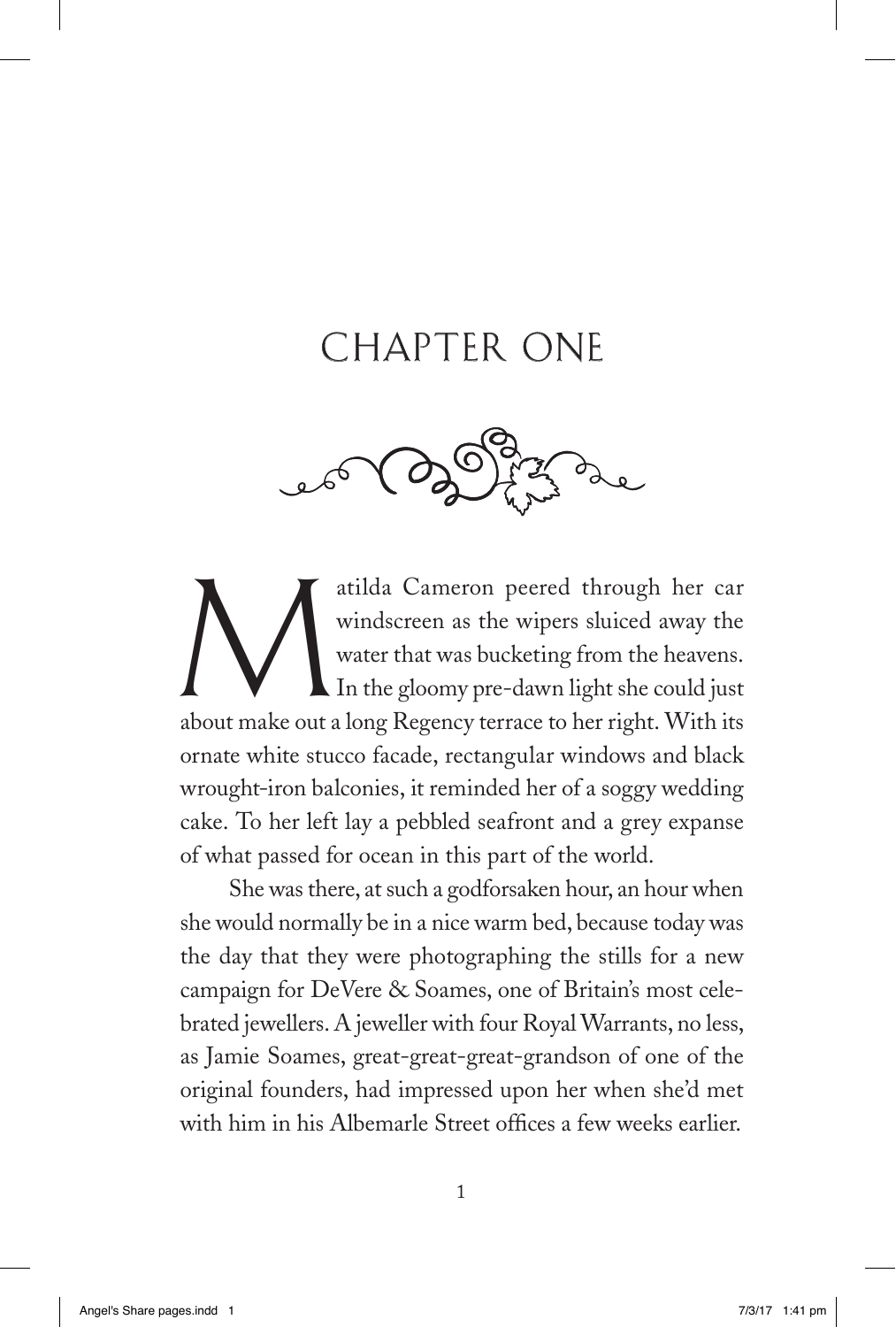'I'm sure you realise how important it is that we get this absolutely right,' Soames had said, a tight smile on his patrician features.

'Yes, absolutely right,' she had assured him, trying not to subconsciously mimic his accent. 'You're in the best hands in the country; I know you'll be delighted with our work.' His business was dependent on it. Her job was riding on it.

The weather, however, wasn't cooperating.

She could see Cara, the stylist, parked a few metres away, the back of her station wagon piled high with suit bags, shoe boxes and hats, and there was Paul, Mattie's favourite hair and makeup wizard – 'Honestly, the guy could make a rusty brillo pad look good,' Bianca, her boss at Three Bees, had said when she'd first recommended him – parked next to Cara. There was no sign of the two young models, Cassandra and Jemima, who Mattie had cast last week, nor was the honeywagon anywhere to be seen.

She glanced at Orazio, who was in the passenger's seat beside her, drumming his fingers on the dashboard and looking every bit the temperamental hot young Italian photographer. He was being hailed as the new Demarchelier and was in such high demand in London and New York that she'd been wildly lucky to book him for the dates they needed. She'd only succeeded due to a combination of dogged persistence and major sucking up to his agent. He didn't drive, so she'd picked him up from his Peckham terrace at the excruciatingly early time of 5.30am, loading his camera gear into the back of her car, and they had been sitting, watching the rain on the Brighton seafront, for the past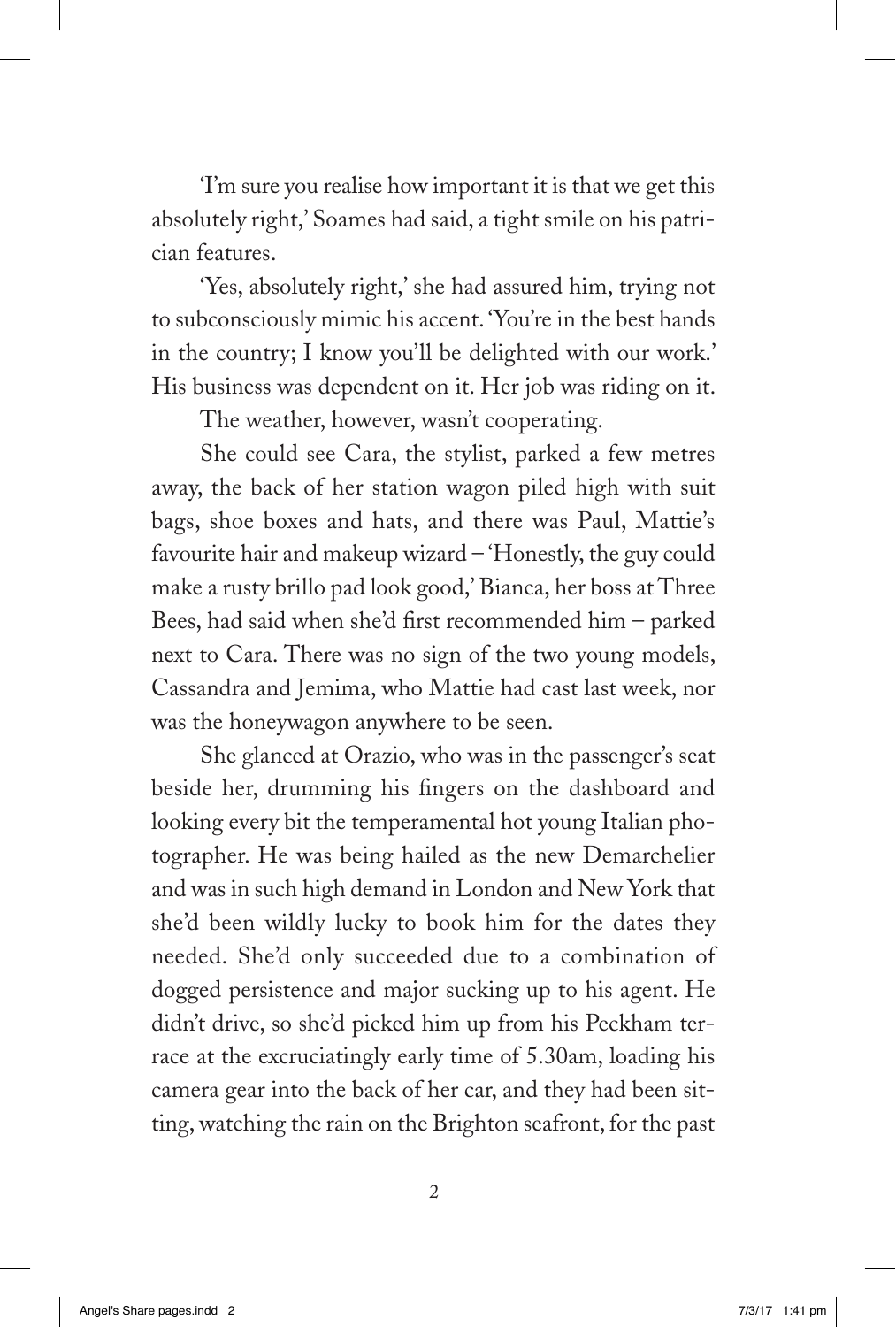half-hour. She fumbled in her bag for an antacid – her stomach was in knots. She hadn't had time for more than coffee before they'd left and there was nowhere open. Not that she was getting out of the car in this downpour in any case. She ground the chalky tablet between her teeth and then, for something to do besides worry about the weather, consulted the call sheet yet again. She reviewed the plans for the day's shoot, the brief for the photographer, the head shots of the models, the permits that allowed them to shoot, and the contacts for everyone involved, including the absent honeywagon company. They were also still waiting on DeVere  $\&$ Soames' security guard with a gazillion quids' worth of diamonds, rubies and emeralds. The reason they were all there in the first place. The success of today's shoot, the whole campaign actually, was in her hands. The buck – as Bianca hadn't failed to remind her – stopped with her. It had been her creative concept, her strategy, and she couldn't afford to bugger it up, not if she wanted to hold onto her job, not to mention get away to her long-awaited holiday on time.

Ten days. Switzerland. With Johnny. Snow-capped mountains, postcard-perfect chalets and romantic log fires. She could almost taste the whipped cream on top of the hot chocolate. Sighing, she got out her phone and punched in a number from the sheet. It was going to be a long day.

As Mattie was dialling, an enormous trailer bearing the fifties-style curling logo 'Sweet As' rumbled around the corner. 'Well, that's one less thing to worry about: the honeywagon's here  $-$  at least the girls will have somewhere to change. Now how are we going to get around this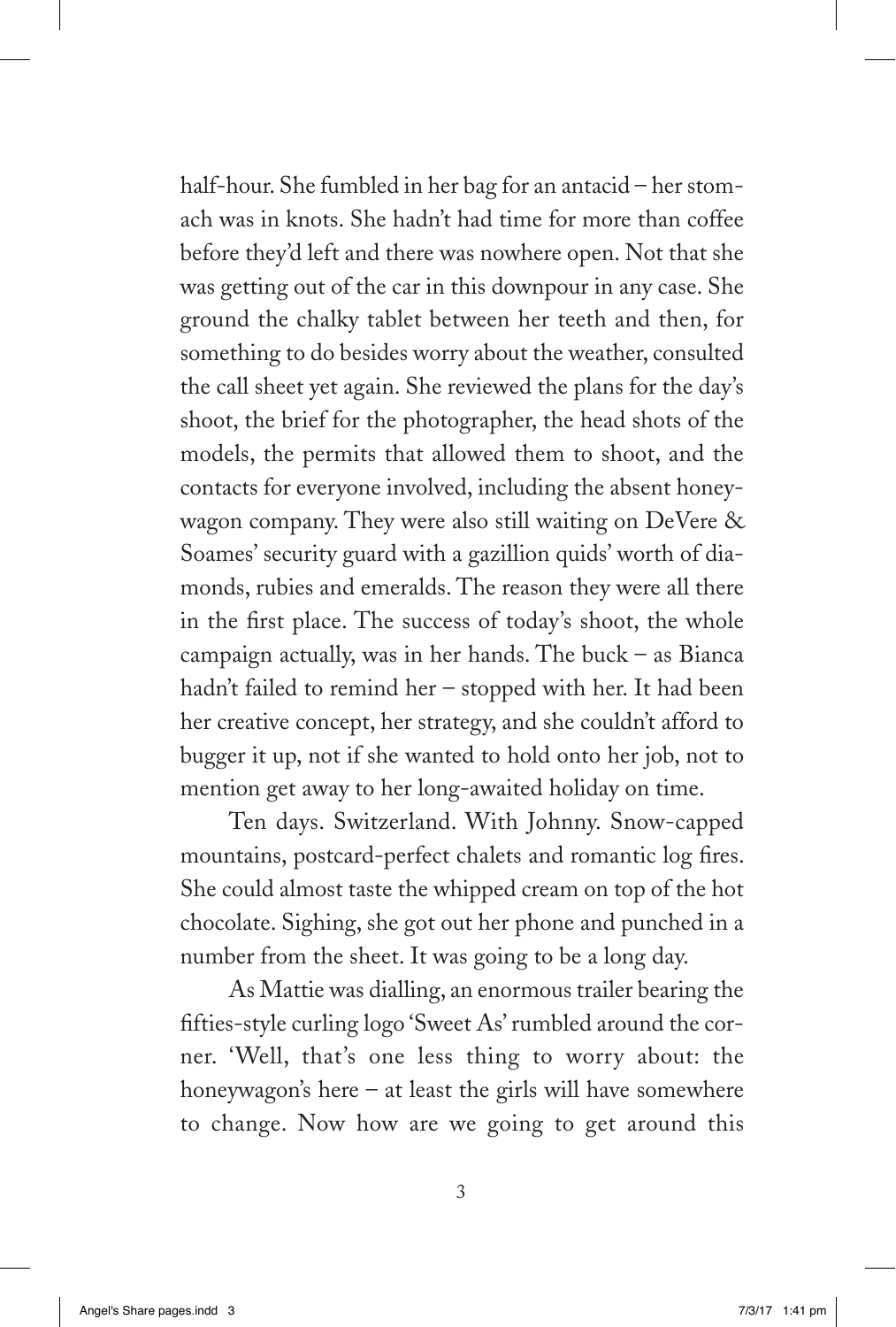weather?' she asked Orazio, keeping her voice upbeat. The shoot had been organised with no time for a proper recce, nor was there an alternative date on which to do it, given Orazio's heavily booked schedule. Not waiting for his answer, she texted Cara. *Any idea what's happened to Cassandra and Jemima?*

Cara's reply pinged back instantly. *Mimi's mum's car died. They're on the 8.30 train.*

Mattie frowned. There wasn't much daylight to work with in winter and this would mean that they were behind before they'd even begun. Hair and makeup alone would take at least an hour. For each girl.

Too impatient to text again, she dialled. Cara answered before the phone even had a chance to ring. 'I'll go and pick them up later,' Mattie said. 'Do you want to get everything out of the car and into the wagon? I'll get Paul to set up and then Orazio and I'll scout a few locations, see if there's anywhere in this godforsaken place that's under cover and out of the rain.'

'No worries, Mats. I'm on it.' Cara was, like Mattie, one of the Aussie advertising mafia, blow-ins from downunder who held the London media world to ransom with their never-say-die attitude and ability to work hard and play even harder. Needless to say, their more laidback, self-deprecating British colleagues couldn't make them out at all.

Mattie had been dazzled and intimidated in equal measure by Cara from the moment she met her. The fashion stylist's petite rear, as round as a peach and clad in shiny copper-coloured jeans, had been sticking out of a cupboard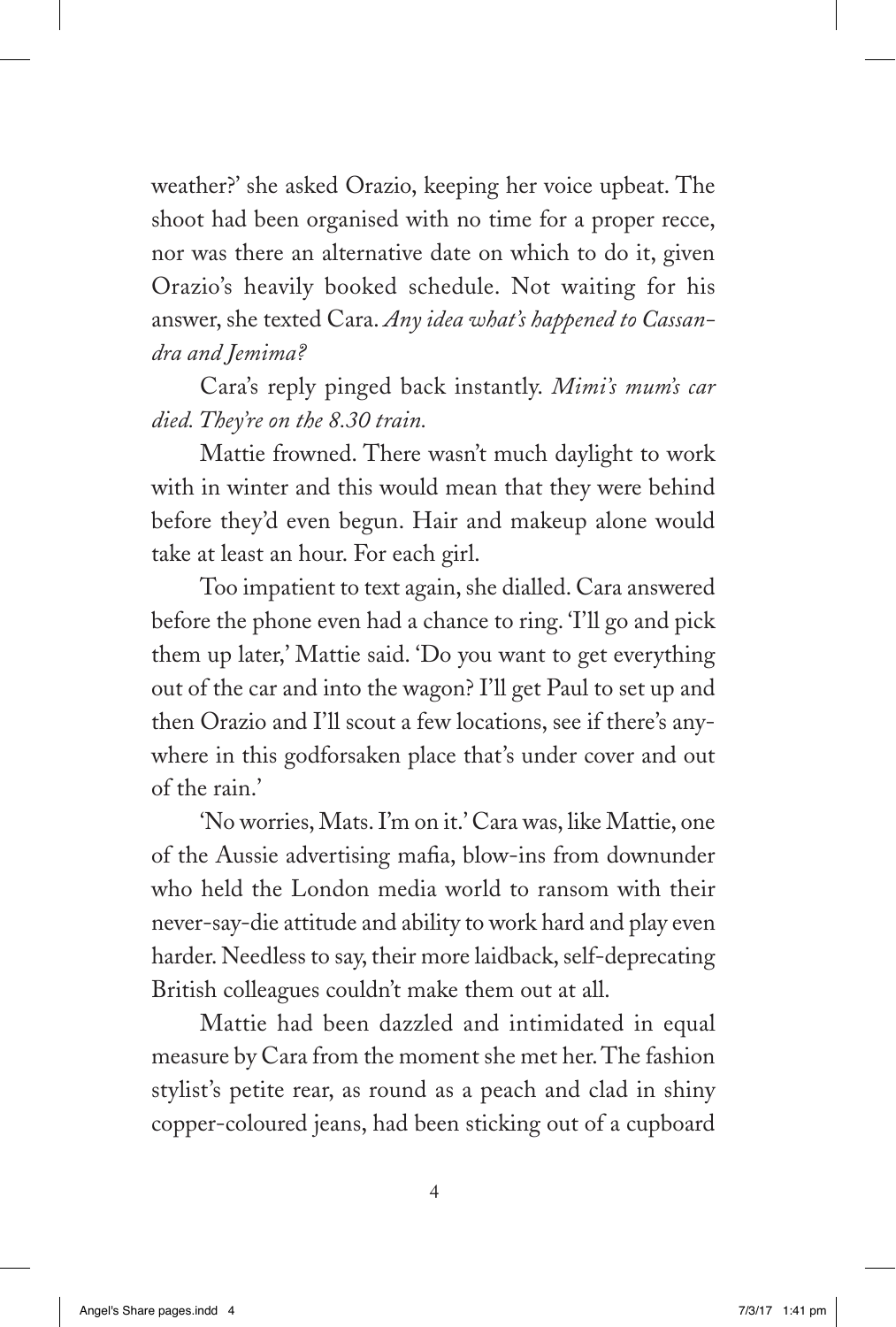in the Three Bees offices. 'Where the fuck are the new Manolo samples?' she cursed. 'I'll be ropable if anyone's taken them without checking with me first.'

As Cara stood up, Mattie saw that she had long pokerstraight platinum-blonde hair and the features of a porcelain doll. With her slim figure and the delicate bones of a prima ballerina, Cara looked like she'd be knocked over in the first gust of wind, but in reality she was a tough operator with a vocabulary saltier than a pirate's. That, combined with the fact that most of the time she dressed as if she were on her way to the Stella McCartney front row, meant that the rest of the office – and their clients – were in equal awe and terror of her. She looked exactly like the kind of precious, high-fashion princess that Mattie had little in common with and even less time for, but she had heard the familiar accent and softened her judgement. 'I think I saw Jasmine with them this morning,' she offered.

'Oh, right,' Cara replied, backing out of the cupboard. 'Thanks, mate. Was about to go off on one there for a minute. Proper dummy spit.'

On the surface the two girls couldn't have appeared more different – Mattie was a spiky-haired tomboy whose preferred mode of dress was jeans and a t-shirt – but after a night out when they discovered an unlikely but shared passion for *Les Mis* and a mutual infatuation with Eddie Redmayne – 'Oh, his cheekbones ...' 'No, those sleepy, sexy eyes ... God he could totally do me ...' – and a fondness for Slippery Nipple cocktails, the friendship was cemented. Never mind that Cara was a city girl who claimed to get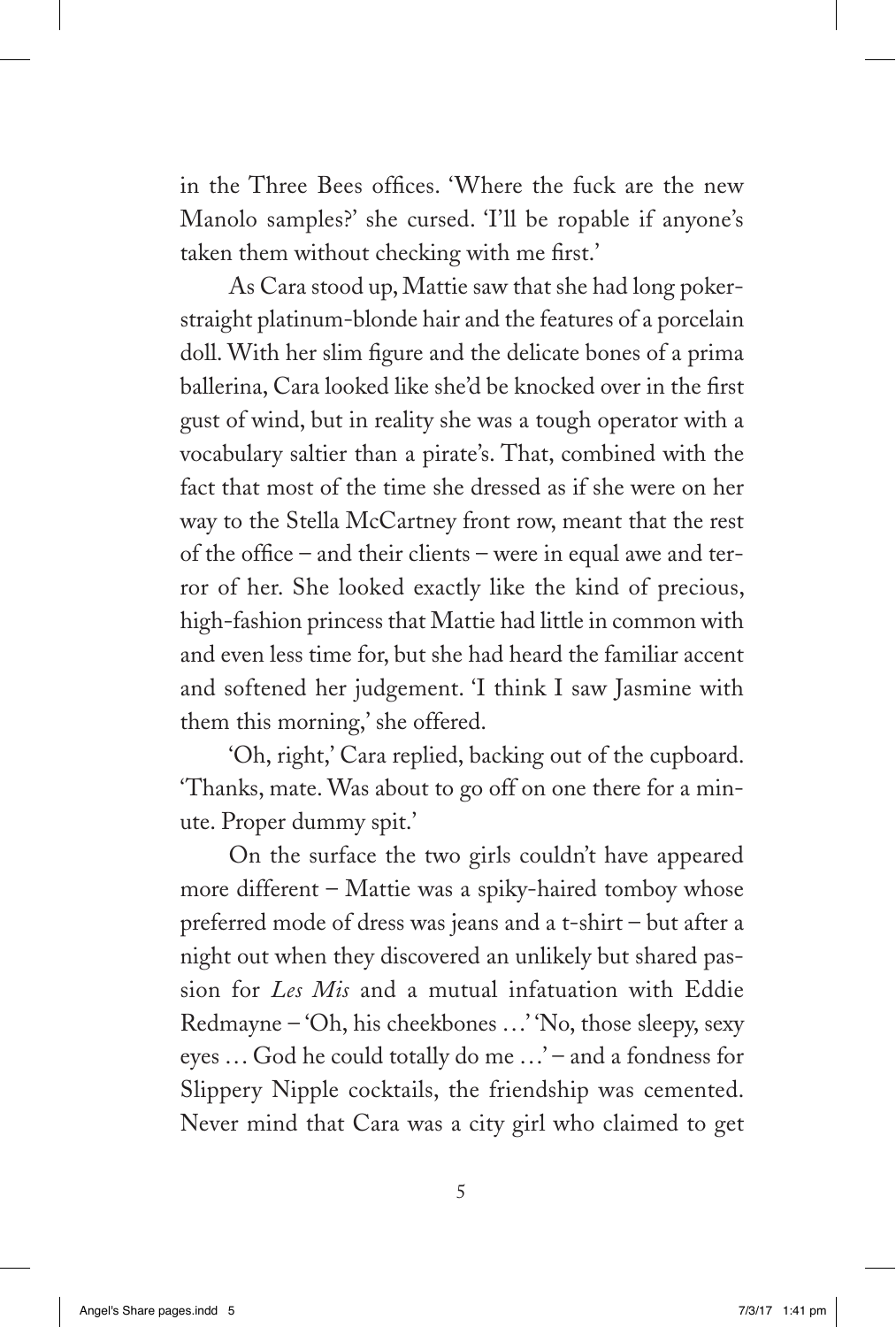dizzy if she saw too much open space and only ever slept under the five stars, and that Mattie was secretly happiest outside under a million of them, the two became firm friends at work and almost inseparable outside of it.

Cara had a cool, left-of-centre aesthetic that was going to be perfect for what Mattie had in mind for the DeVere shoot, and she knew she could rely on her completely, especially if things got tricky. Which it looked like they were going to be. They'd already run through the clothes that Cara had selected to complement the jewels – 'pieces', Jamie Soames had reverently called them when he briefed her – and now all Mattie had to do was scout half a dozen locations in and around Brighton. Not too much of a tall order on any normal day in any normal country, but this was England and today's downpour was making her job almost impossible. She refused to be beaten by anything – let alone the weather – and began to brainstorm alternative locations that would offer some protection from the rain.

'Fierce. But fresh. That's what we're looking for.' Orazio was coaching the two gawky, impossibly skinny, deathly pale teenagers as they sat, hair wound around enormous rollers, having their makeup done. They'd arrived, thank Christ, and Mattie had bundled them down to the seafront and straight into the honeywagon, where Paul was on standby, brushes and tongs at the ready. She'd been alarmed to see that Cassandra had cut a full six inches off her hair since the previous week's casting.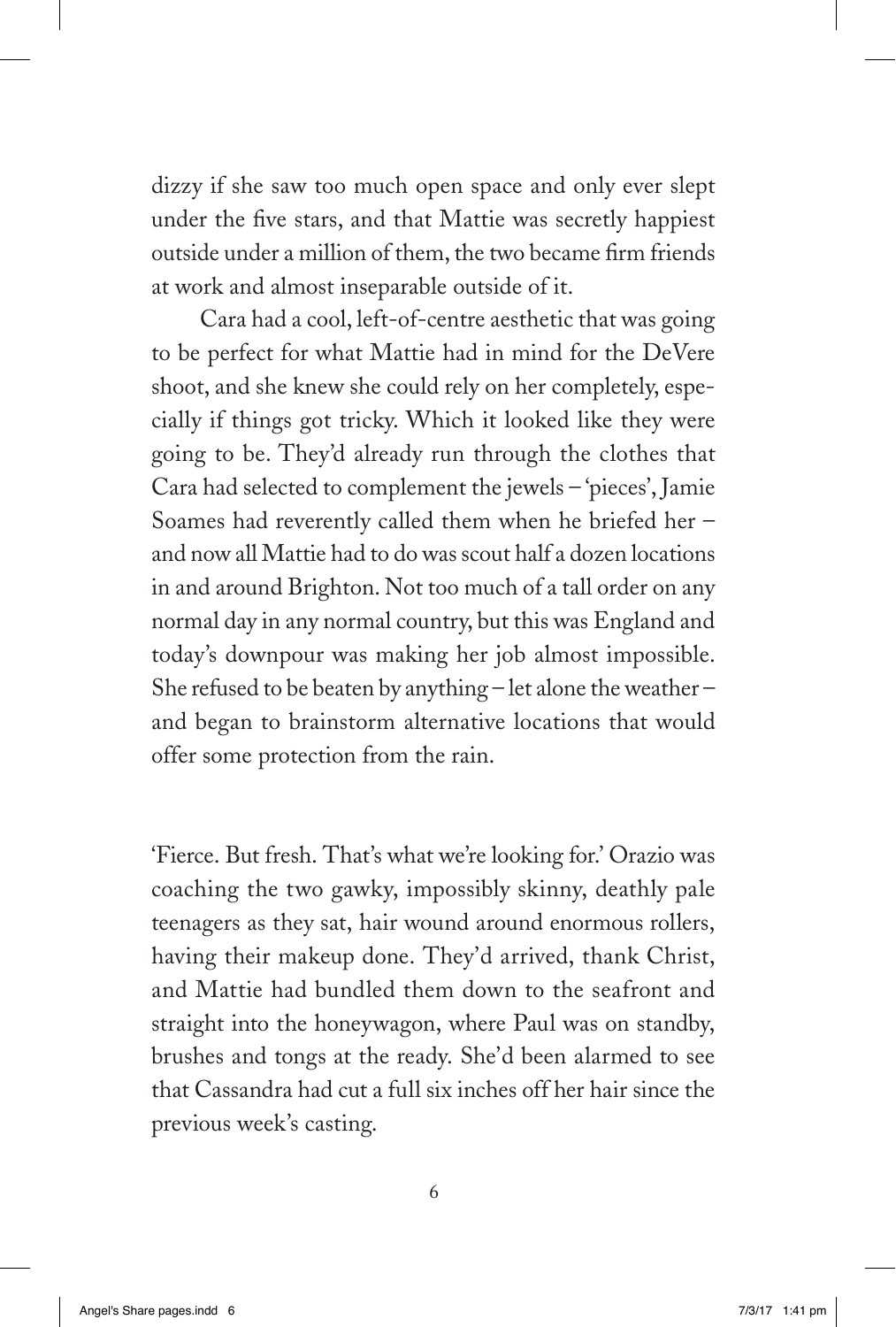'How many hair extensions did you bring, mate?' she quizzed Paul as her stomach churned with anxiety. 'Cause we're gonna need them all, I reckon.'

Somewhat miraculously, the rain had begun to peter out and Mattie saw a faint hint of brightness on the horizon as a watery sun struggled to break through. The security guard from DeVere had also arrived. Mattie saw Cara's eyes flick over him, taking in his broad chest and solid, rugbyplayer thighs. She also noticed Cara clocking the handcuffs that bound the bulky briefcase to his wrist and suppressed a smile. She knew exactly what her friend would be thinking and flashed a warning at her with her eyes.

'As if!' Cara protested, getting her meaning. As Mattie laughed, she noticed that the rain had now completely stopped. Thank heavens for small mercies.

Cara gasped when the first of the necklaces was revealed. 'Fucking hell, they are incredible!' she said as she bent over it to get a closer look. Mattie had seen them in the DeVere showroom when she was planning the shoot. They were gorgeous but she could never imagine wearing anything as precious herself. Her budget had never run to jewellery. Even her watch was selected less for its looks than for its ability to withstand careless treatment. In fact, her most prized possessions, should anyone ever ask, would probably be her two pairs of RM Williams boots.

'Great, super, fantastic, *si*, do that ... that thing with your eyes, Jemima.' Orazio snapped away furiously as the girls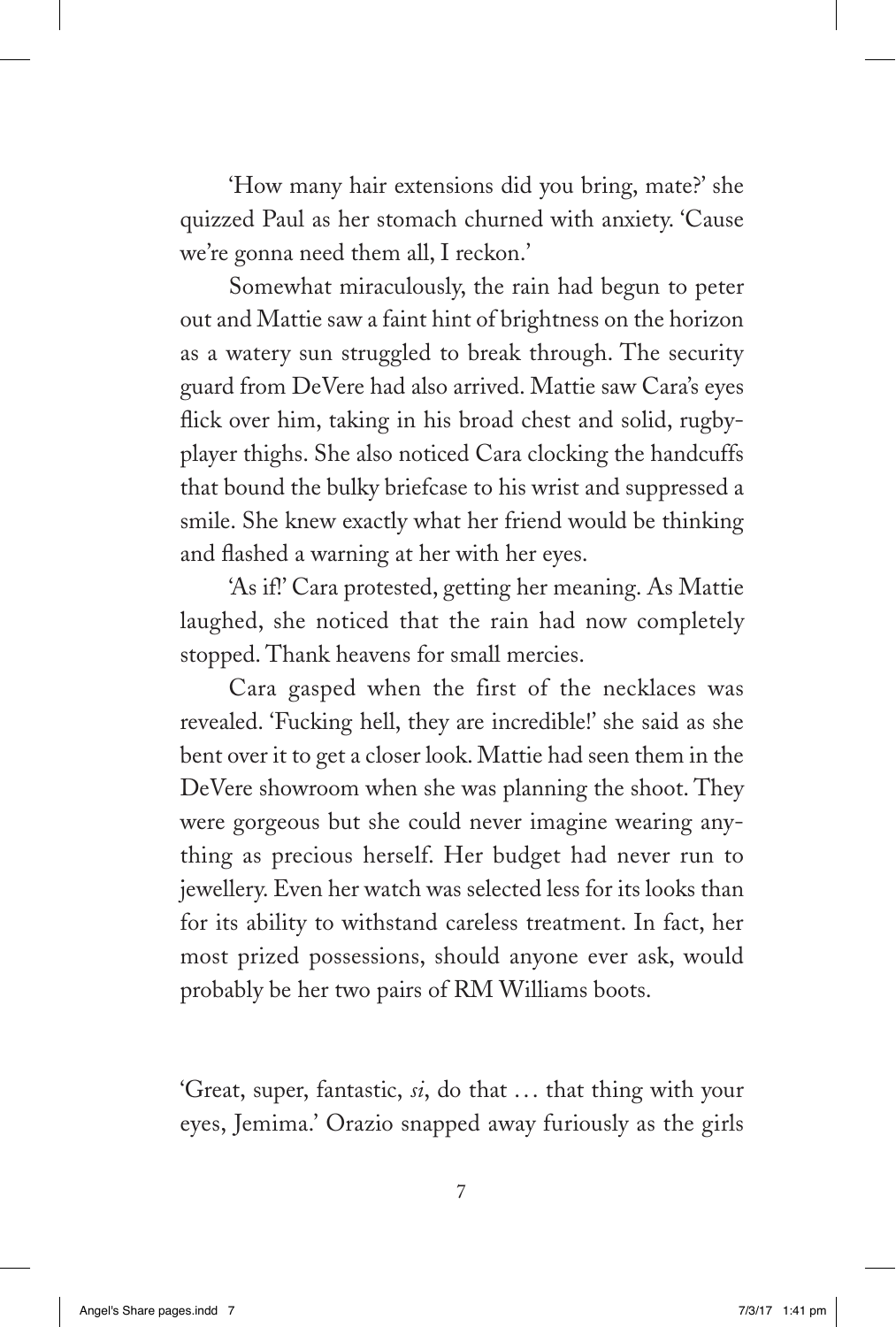wobbled on spindly heels on the pebbly beach. 'Don't think about the cold; imagine it's a spring morning, and you've got the sun on your face, you're a spring flower, yes, tip your head up like that ... *bellissimo*.'

Mattie studied the two girls, their silk dresses fluttering in the breeze, thin arms blue with cold, jewels flashing like ice in the fading light. An idea came to her.

'How about we pop you up there?' She looked at Orazio, who shrugged.

'Up there' was two metres off the ground on a stone parapet. Both girls looked horrified. 'Really, it'll make a great shot,' she reassured them. 'Look, let me show you what I'm thinking. Orazio, give us a leg-up, will you?' With the photographer's assistance, Mattie sprang up the wall, scrambling with the toes of her boots to get a foothold, and hauled herself onto the ledge. It was narrower than she'd thought, and slippery from the earlier rain, but she stood poised, flinging out her arms and pointing one foot in front of her. 'See, like this.' She had loved gymnastics as a child, and had lost none of the agility that sport demanded.

Up high, she felt as if she could flap her arms and soar right off the narrow stone ledge, floating above the rooftops, over the sea, the pier stretching out like an index finger into the water, pointing the way to France. As she balanced on one leg, looking straight ahead rather than down at the ground, she smiled at the memory of a long-forgotten nickname ... Fearless. That was what Charlie Drummond had called her once, a long time ago. Funny, she hadn't thought about him in years. She could clearly picture his freckled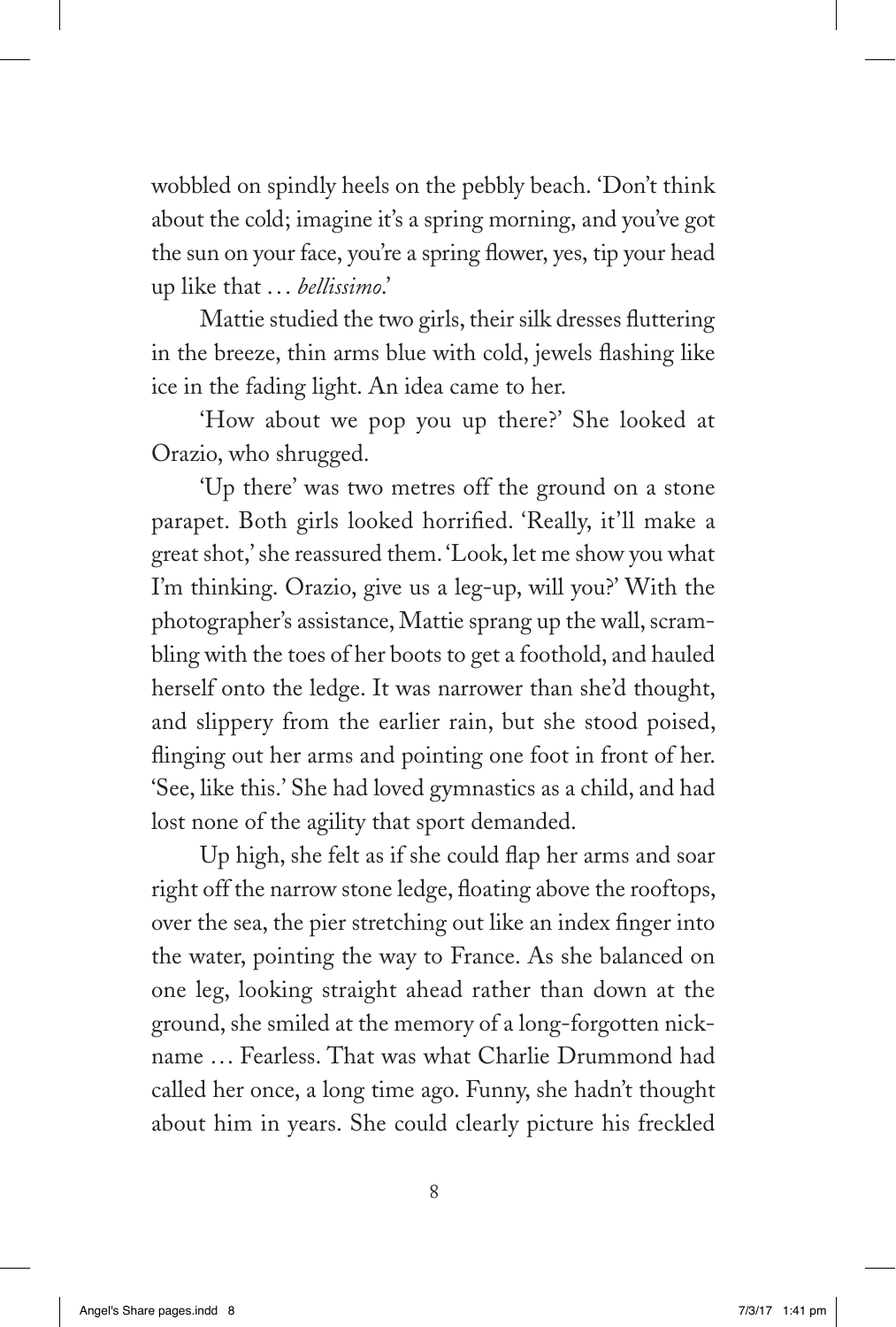face grinning at her and sending her teenage heart flipflopping like one of those mood-divining fish that came in Christmas crackers. She shook her head at the memory. Another lifetime. Not one she planned to ever return to.

 'You make it seem easy,' said Cassandra, hugging her arms around herself and looking petrified.

'You'll be fine,' said Mattie, reluctantly jumping down and landing in front of her. 'Come on, let me give you a leg-up.'

A few minutes later, Mattie hunched over a tented laptop, where the images appeared as Orazio clicked away. She let out a breath she hadn't realised she'd been holding. She loved this part; everything coming together as she'd seen it in her mind's eye, imagining the shots blown up beyond life-size on billboards, or appearing in the pages of glossy magazines. 'I reckon we've got it,' she said to herself. The light was perfect: watery and pale. In contrast, the jewels glowed with barely contained fire. She felt a thrill of achievement. It was something she could feel in her gut; she simply, instinctively knew when she'd pulled off something special. She had been right to insist on Orazio shooting the campaign. In that moment, all of the worry over the weather and the models, all of the late nights of brainstorming and planning leading up to the shoot day were forgotten for this feeling of perfect rightness. She turned to Orazio and gave him a thumbs-up. 'We've nailed it, mate.'

He shrugged. '*Prego*.'

9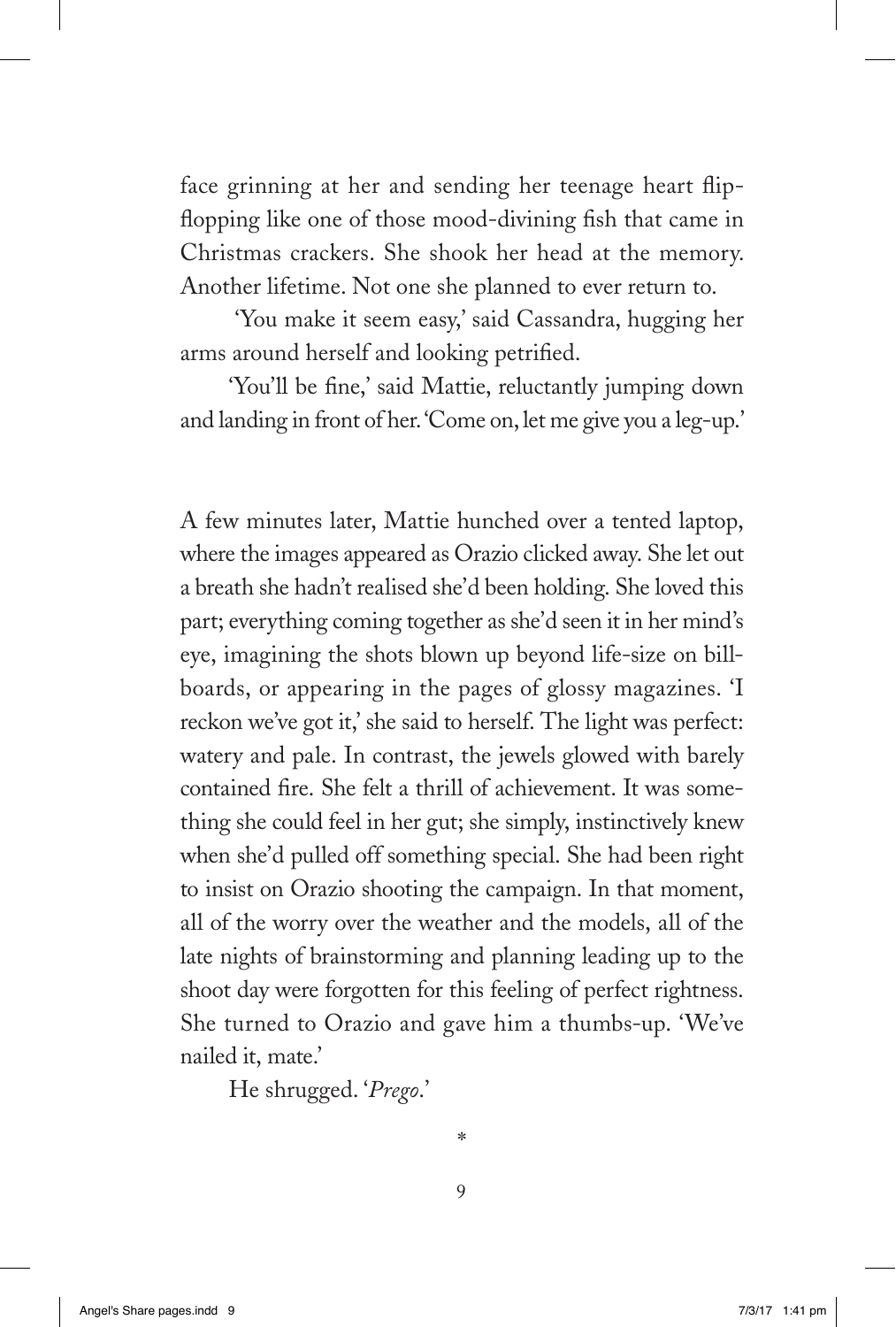'Can you believe tomorrow's nearly here?' Mattie asked her friend as they packed everything away. Cara, together with Johnny's mate Nick, was joining them on the ski trip.

Cara winked. 'One more sleep, mate.' She stopped and rifled through her enormous handbag. 'Bullet?'

'Raspberry? No kidding! You know they're my favourites – bloody hell, where did you get them?'

'Special delivery from Mum. She knows what I'm missing. Thinks it might tempt me home,' she laughed.

'Never!' said Mattie.

She chewed on the white chocolate–coated raspberry sweet and was instantly transported. Cicadas droning. Endless blue skies. Flies driving everyone crazy. Sitting on the back verandah, looking out at the rows of lush vines that stretched as far as the eye could see, the Shingle Hills shadowy in the distance. Her brother, Mark, beside her, doling out the lollies, holding the white paper bag up over her head so she couldn't tell how many were left. He was at least a metre taller than her and ten years older, and she had cursed her lack of height growing up, not least at times like those. She remembered baking-hot days spent chasing the shadows of tall river gums, struggling to stay astride a saddle slick with sweat. Diving into the river – which was always ice cold and ink dark, no matter how hot it was outside – to wash off the dust after a long ride. If she tried hard enough she could almost smell the ripe, equine scent of her beloved Shakira – named after an enduring but ill-advised girl crush on the Colombian-born singer – and feel the comforting solidity of the horse's withers beneath her. Her heart still gave an